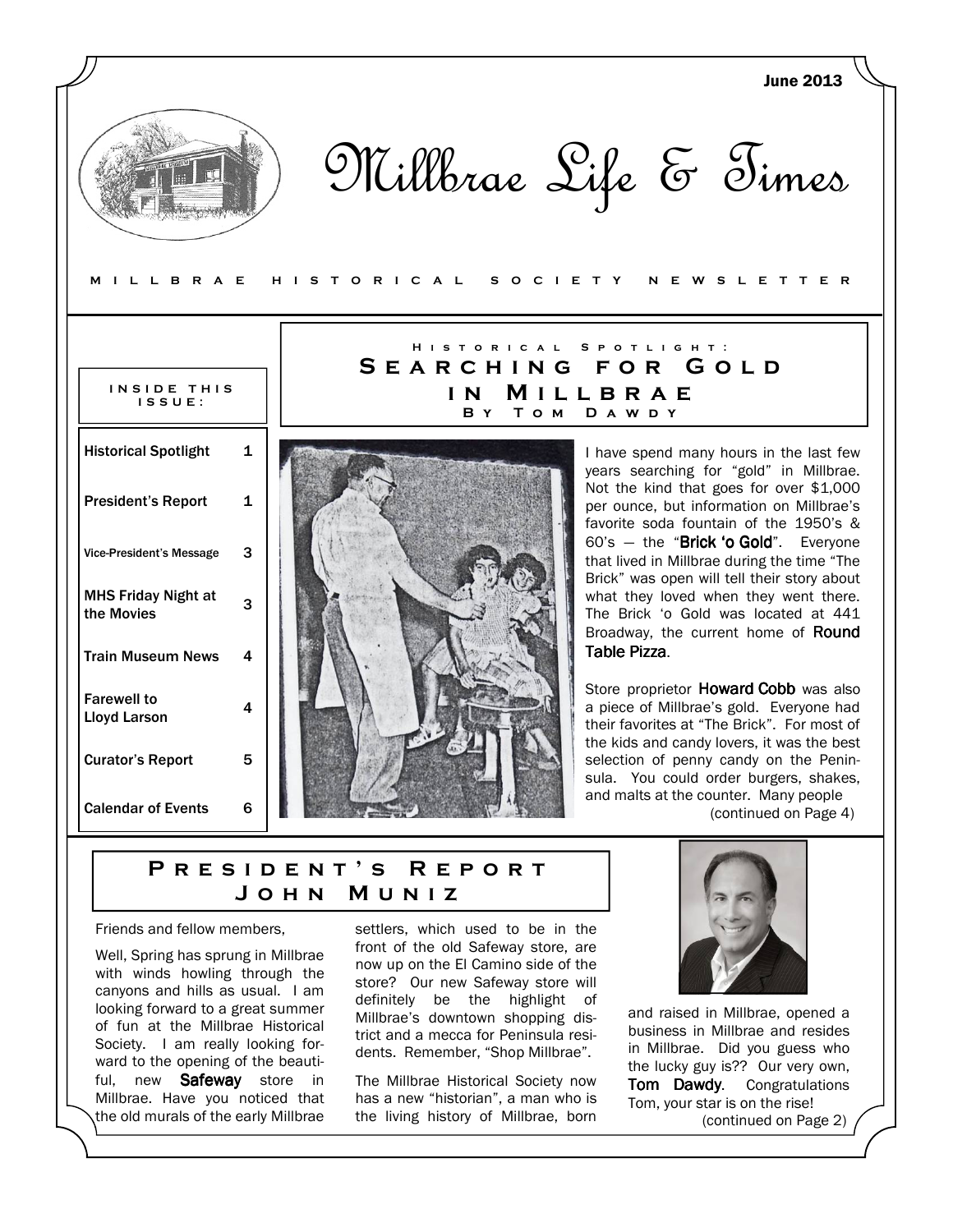MILLBRAE LIFE & TIMES

PAGE<sub>2</sub>

#### P R E S I D E N T 'S R E P O R T ( CONTINUED FROM PAGE 1)

Our annual field trip is scheduled for Friday, September **13**. This year we will be headed for Niles (a district of Fremont), to take a tour of the world famous **Niles Es**sanay Silent Film Museum. The Museum offers a way to rediscover America's movie pioneers and see their remarkable work in an authentic setting – a theater where Charlie Chaplin and Bronco Billy saw themselves and their contemporaries on the screen. We will be given a guided tour of the Museum, see a silent movie, and take a walking tour of the historic sites in Niles. We will car pool and have a non-hosted lunch in Niles. Mark your calendars for September 13 for a day of Old West fun!

Our annual Docent Lunch will be held on Sunday, September 22 at the El Rancho Inn Terrace Café. Members who volunteer as museum docents are hosted for lunch courtesy of the Millbrae Historical Society. You may bring a non-docent guest at extra cost. Assistant Curator **Dorothy Semke** is in charge of reservations; more information will become available as the date draws closer.

Speaking of Dorothy Semke reminds me of our annual Millbrae Historical Society Yard Sale, to be held on **Saturday, August 10** in front of the Museum. The Friends of the Millbrae Library will also be holding their used book sale on the same day. If you have gently used items that you would like to donate to our Yard Sale, please contact Dorothy Semke or bring the items to the Museum on Saturdays between 12:00 and 4:00 pm. Our Library and Museum will be offering great bargains on gently used books and household items. Looking forward to seeing all our neighbors and friends at the Yard Sale!

The Millbrae Historical Society held its annual Officer and Trustee Installation on St. Patrick's Day, Sunday, March 17th in Library Room A. I am honored to return as your President commencing my fourth year.



Pictured left to right:

Swearing in you new officers, Millbrae Mayor Gina Papan, President John Muniz, Vice-President Paul Larson, Secretary **Alicia Espinoza**, Treasurer & Train Museum Director Vern Bruce, and Parliamentarian Mary Vella Treseler.

 Congratulations to our Officers and Trustees who protect and enhance the history of Millbrae! Thank you to the members who helped out by bringing refreshments and goodies. Thank you Joe Teresi for a wonderful presentation on the history of the Lincoln Highway.

Friday Night at the Movies is back in full swing after a winter break. If you like watching vintage movies on a large screen, come on down to the Millbrae Museum on the third Friday of each month at 7:00 pm and check out a movie produced in Hollywood's Golden Age. Our next showing on Friday, June 21 will be the greatest musical every made, 1952's Singing in the Rain, starring Gene Kelly, Donald O'Connor and a 19-year-old Debbie Reynolds. On July 19th, 1951's Show Boat, and August 16th, the last of the great musicals, 1958's Gigi.

The Millbrae Chamber of Commerce is sponsoring a Millbrae Chamber Walk on June 7th, 14th, 21st and 28th, from 12:00 to 1:00 pm to encourage folks to get out and walk and patronize Millbrae businesses. The Chamber will be walking down Broadway using our Millbrae Historical Society History Walk brochures as a guide. Meet at the City Hall fountain and start walking!

Many of you have commented on the exterior condition of the Millbrae Historical Society Museum. It is in pretty bad shape and in dire need of a paint job. The west and south sides, exposed to the sun most of the day, are in the worst shape. I have written several letters to the City of Millbrae Deptartment of Public Works requesting that they paint the building. I will continue to keep you posted on the status of this matter.

Check out Millbrae Machines, the Millbrae Lions Club second annual car show, on Saturday, August 17. Broadway in Millbrae will be closed to traffic from Taylor Blvd. south to stage over 150 classic cars that will be entered in the car show. This free show starts at 8:00 am.

The Mother of all barbeques is fast approaching! You know, the annual Millbrae Historical Society Fourth of July Barbeque on Thursday, July 4th in the Chetcuti Room. Our wonderful guest speaker will be Lt Ed **Barberini,** from the Millbrae Bureau of the San Mateo County Sheriff's Department. I hope to see all our friends and neighbors at our wonderful Fourth of July celebration!

I close this message in memory of my two friends and members who we recently lost, former Mayor and City Council member Nadia Holober and Ted Newby.

John Muniz

MHS President (2009- present)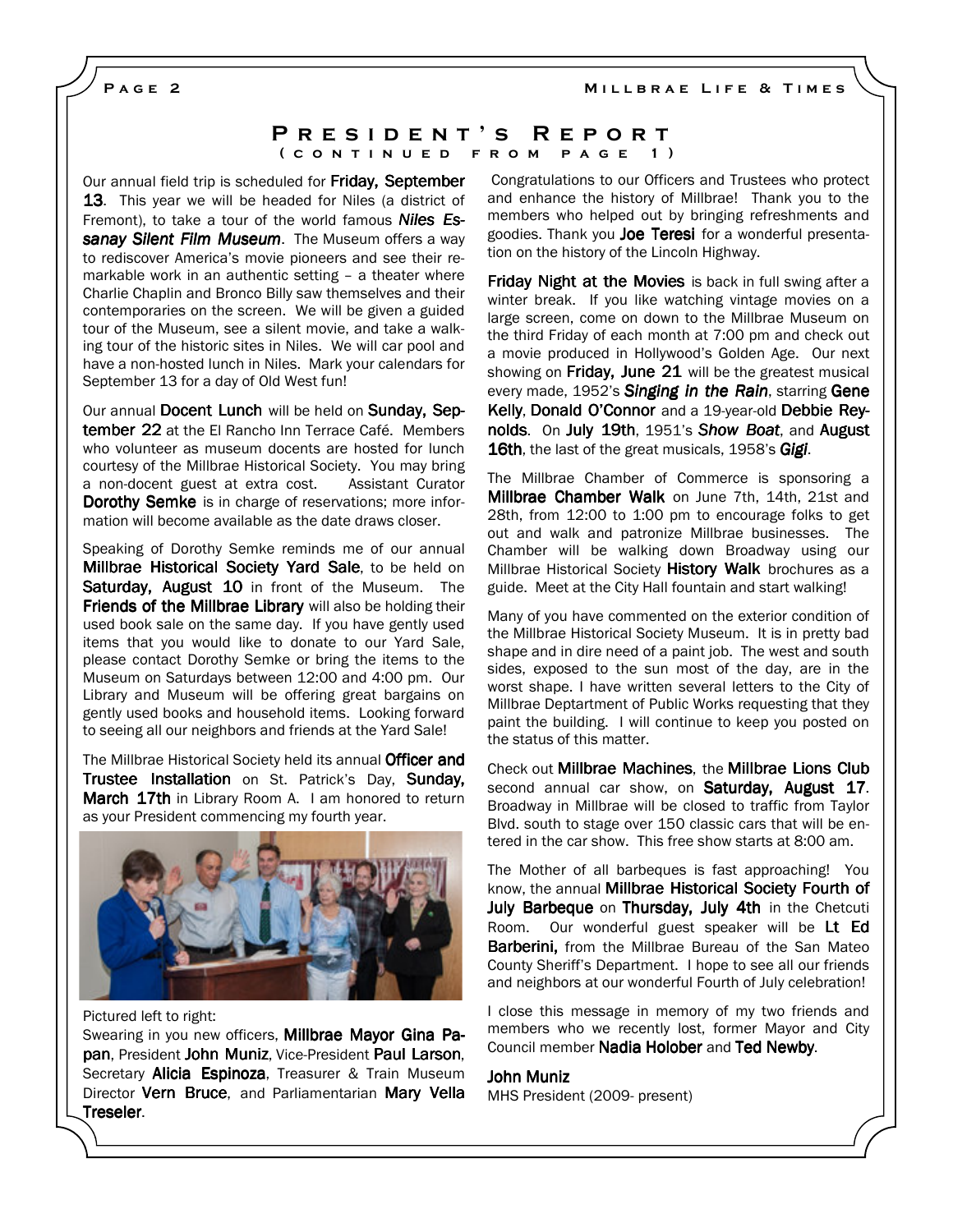M I L L B R A E L I F E & T I M E S A G E 3

### VICE - PRESIDENT'S **MESSAGE** PAUL LARSON

As of this writing I just arrived back from a wonderful trip to Vancouver, Alaska, and Seattle.

Starting off with Vancouver, British Columbia - a beautiful, clean and very walkable city. A brief history: The original settlement, named Gastown, grew around a sawmill and a nearby tavern, both established in 1867. Growing to become the township of Granville, with the announcement of the arrival of the railroad it was renamed Vancouver and incorporated as a city in 1886. By 1887, the transcontinental railway was extended to the city to take advantage of its large natural seaport, which soon became a vital link in a trade route between the Orient, Eastern Canada, and London. As of 2009, Vancouver is the busiest port in Canada, and the most diversified port in North America. While forestry remains its largest industry, Vancouver is well known as an urban center surrounded by nature, making tourism its second-largest industry. Major film production studios in Vancouver and Burnaby have earned Vancouver the film industry nickname "Hollywood North".

Leaving Vancouver we took Amtrak down to **Seattle** and boarded our ship headed to the "Inside Passage" of the Alaskan Panhandle. I would describe what I saw of Alaska as a landscape of vertical mountains jutting straight up from sea level, high above either side of our ship, and narrow waterways that curve endlessly among nature's cathedrals and icy glaciers. It was unusually warm with no rain and temperatures in the upper 60's. The small amount of real-estate is squeezed tightly between the water and mountains.



Our first Alaskan stop was Ketchikan. Ketchikan's history dates back to 1883, when a man named Snow built a salmon saltery. By 1900 the fishing trade was flourishing with a population of 800, and the town was incorporated. We learned that



many of the original town luminaries were "ladies of negotiable affection". Today the main industry is tourism. Pictures don't do this place justice, and it looks just as it did in the early 1900's.

The next stop was the state capital, Juneau. The area was known to the natives for fishing until gold was discovered in the 1880's. After the gold boom settled down, then hard rock mining took over. Tourism is a major industry today. We took an amazing sky tram straight up from the town to the mountain top.

Overall I enjoyed my experience very much. Now that I am back from my trip, I look forward to seeing you and telling you all about it!

All my best to you, your family and loved ones.

#### Paul Larson

Vice-President Millbrae Historical Society

# Millbrae Historical Society Presents Friday Night at the Movies



WHAT: Come watch classic movies from the Golden Age of Hollywood.

WHERE: Millbrae Museum 420 Poplar Avenue

Bring your own popcorn and a spouse or friend for a fun Friday night on the town!!

| Title               | Year | <b>Star</b>  | Date and Time |                   |
|---------------------|------|--------------|---------------|-------------------|
| Singing in the Rain | 1952 | Gene Kelly   | 06/21/2013    | $7:00 \text{ PM}$ |
| Showboat            | 1951 | Howard Keel  | 07/19/2013    | $7:00 \text{ PM}$ |
| Gigi                | 1958 | Leslie Caron | 08/16/2013    | $7:00 \text{ PM}$ |

| ate and Time |       |
|--------------|-------|
| 5/21/2013    | 7.00P |
| 7/19/2013    | 7:00P |
| 3/16/2013    | 7.00P |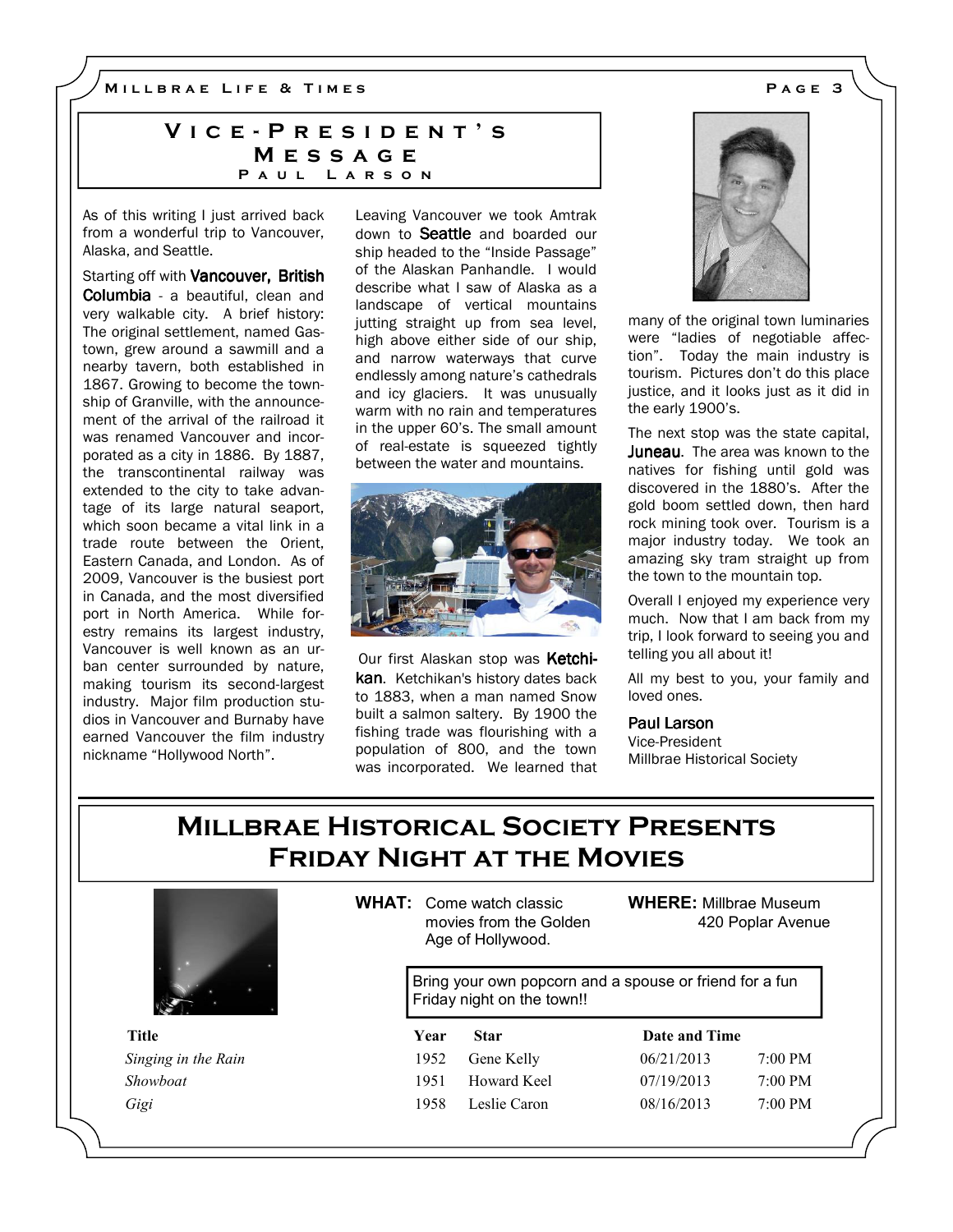P A G E 4 M I L A H A E LIFE & TIMES

|  | TRAIN MUSEUM NEWS    |                          |
|--|----------------------|--------------------------|
|  |                      | ELIZABETH FURBER, EDITOR |
|  | VERN BRUCE, REPORTER |                          |

We have been busy sprucing up the Train Museum lately. Volunteer Ralph Domenici donated his time and the use of his pressure washer in order to clean the museum building and grounds. As a result, the building looks new, and the concrete looks like it could glow in the dark! Ralph and Joseph **Bonavia** also attached plastic netting onto our existing metal fence to greatly reduce the amount of leaves and debris being blown into our site.

Work is also progressing on the Civic Center railcar. As the wet weather has subsided, we are continuing to repair/re-seal the windows. This is a slow process of cleaning, repainting, and replacing rubber gaskets, etc. on each of the





22 windows on the car. Six of the 22 windows are now completed, and we expect to get most of the rest done by next winter.

Please come down to the Train Museum to visit if you haven't been down recently!

#### SEARCHING FOR GOLD IN MILLBRAE ( CONTINUED FROM PAGE 1)

ordered Howard's drink creations like "Green Rivers" or "Millbrae Bombs". If you stopped by in the morning, Howard would be in the back frying up some fresh donuts. I know someone out there has photos of the Brick 'o Gold in their basement, attic, or some old scrapbook. The photo in this article features Howard Cobb on roller skates in 1958 serving ice cream to some hungry Millbrae kids. If you find a photo, please call me at (650) 588- 5400. I will scan it and give it right back.

On another note, I want to say I'm extremely honored to be appointed the new MHS Historian, taking over one of Alma's jobs that she has performed so wonderfully for many years, Tom.



#### FAREWELL TO LLOYD LARSON S E P T E M B E R 20, 1922 - S E P T E M B E R 6, 2012

Lloyd Larson was a long-time member of the Millbrae Historical Society. Born in San Mateo, he spent his younger years in Millbrae, where he excelled in athletics, music, and academics. Following graduation from Burlingame High School in 1940, he started his studies at **San Mateo** Junior College. He joined the US Navy during World War II, serving his time in Idaho, Maryland, and San Diego training recruits as their Company Commander. Lloyd resumed his education in 1946, earning bachelor's and master's degrees from San Francisco State University. That same year, he married

Jean, his wife of 52 years.

Lloyd accepted a teaching position at an elementary school in Kelseyville in 1952. In addition to teaching, Lloyd served as an avid coach of several sports at the school. Over 17 years, his teams were remarkable, including basketball teams with win streaks of 51 and 33 games and dominant track athletes who found success at the Junior Olympics. He later coached baseball at Kelseyville High School as well as local Little League and softball teams. Coach Larson had concern for all of his players, making sure that they all got playing time and offering ample encouragement.

Lloyd was an outstanding classroom teacher who moved into the role of a school principal in 1962 and later retired in 1982. Lloyd later moved to Capitola with his second wife Margaret, who was from Millbrae.

Lloyd is survived by his sister **June** Lyerla, a Lifetime MHS member. Lloyd and June are the children of Ethel and Bert Larson, early Millbrae settlers who moved to a home on Poplar Avenue in the Millbrae Villa Tract in 1919. Bert was a delivery driver for the Millbrae Dairy.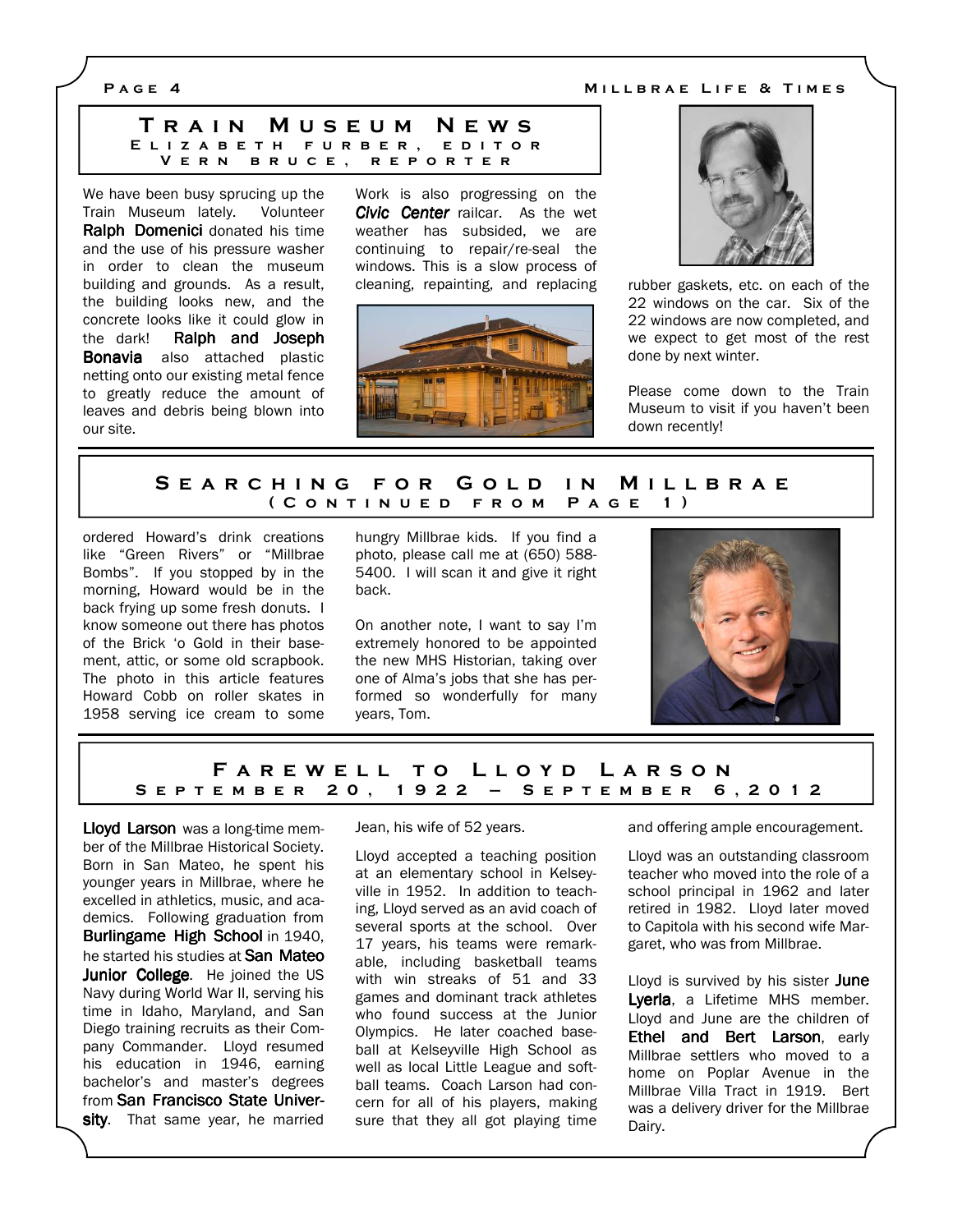#### C U R A T O R ' S R E P O R T A L M A M A S S O L O D O R O T H Y S E M K E

We were saddened by the recent loss of **Nadia Holober** and Ted Newby. Our deepest sympathies to the families of Nadia and Ted.

Bob Matheson, chairman of the Mills High School Class of 1962 Reunion, presented President John Muniz with a commemorative photo of the Coast Daylight train #24 in appreciation of the hospitality extended to the group during their stay in Millbrae. It has been hung in the Fran Baxter Room.

Mr. and Mrs. Denis O'Halloran were the highest bidders on a raffle prize donated by **Marge Colapietro** for the Spirit of Aloha fundraiser for the Millbrae Community Youth Center. The prize was lunch with Marge, a visit to the Millbrae Train Museum, and a ride on the 1929 Ford delivery truck. They were very pleased with their visit.

Kirby Brown, whose grandfather worked at the West Coast Porcelain Works, has written books on the factory and is still researching and discovering new material. He is willing to make a presentation to us about the West Coast Porcelain Works. Residential development in Millbrae began in 1919, when the factory opened and created plentiful jobs. He has donated a beautiful black ashtray that features the West Coast logo. It can be seen in the display cabinet in the Museum dining room.

Chris Himmel is one of our newest members. His father was very active in Millbrae government and the community during the incorporation efforts of the 1940's. Chris helped out by serving as a Museum docent. We are sorry that he has moved to Florida, but he promises that he will keep in touch and will visit us.



President John Muniz has donated a beautiful vase that belonged to his family for over 100 years. We thank you for enhancing our museum!

An unknown guest donated a watercolor painting of the 16 Mile House by artist **Gladys Fies**. She was a well-known member of the Western Society of Artists, the San Carlos Fine Arts Association, and the Santa Clara Watercolor Society. Her impression is a little different, but beautifully created. It is hanging in the Museum for your viewing.

Alma Massolo , Curator Dorothy Semke, Asst. Curator